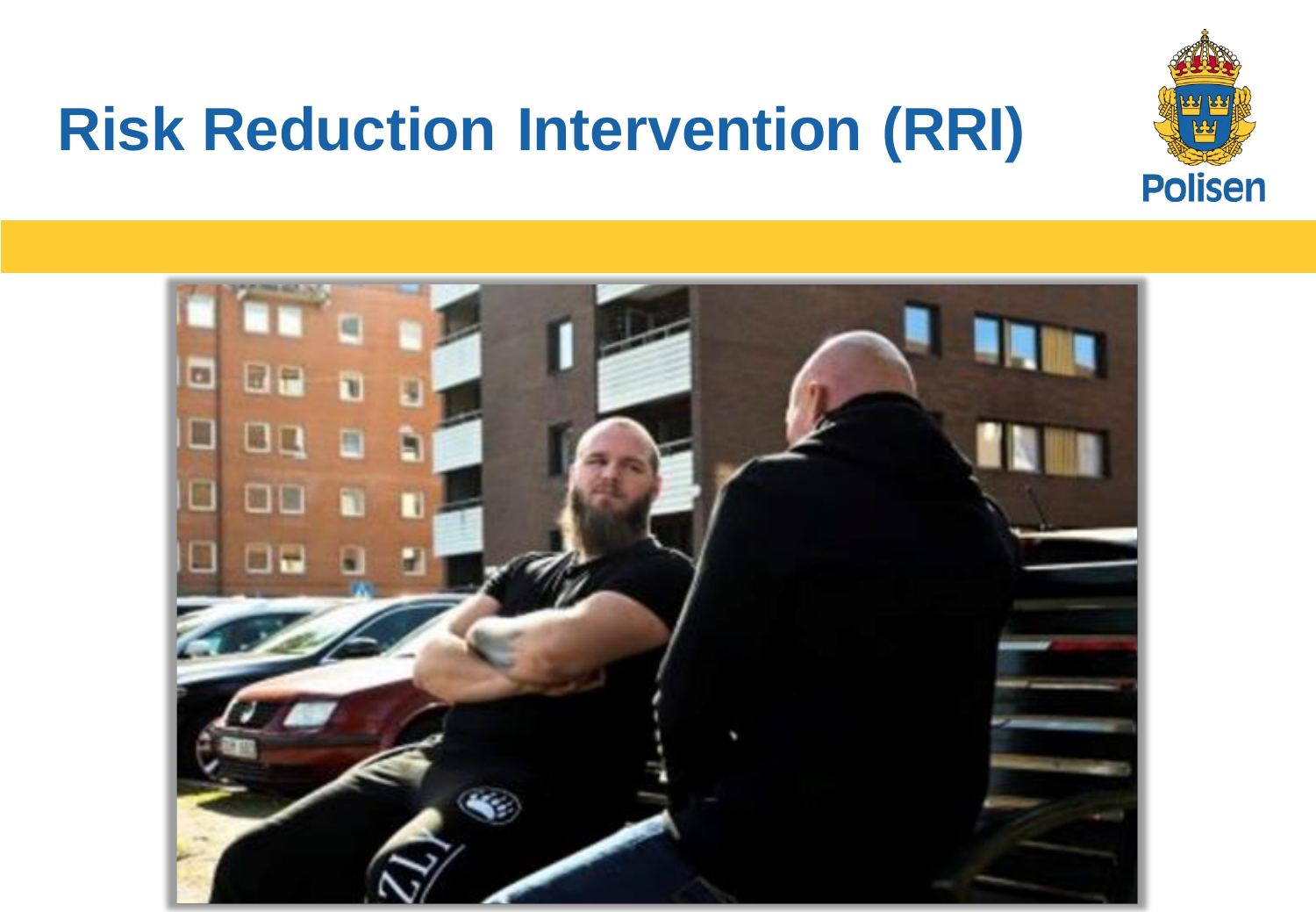# **Background**



- RRI is a proactive measure, geared towards perpetrators
- Victim protection unit are responsible for the case
- Negotiators perform the intervention and report to victim protection unit
- Collaboration between the victim protection unit and the negotiating team. Both components necessary.
- RRI is based on both teams professional knowledge and specialization
- Project in region South 2019-2021
- National method 2021
- National implementation 2022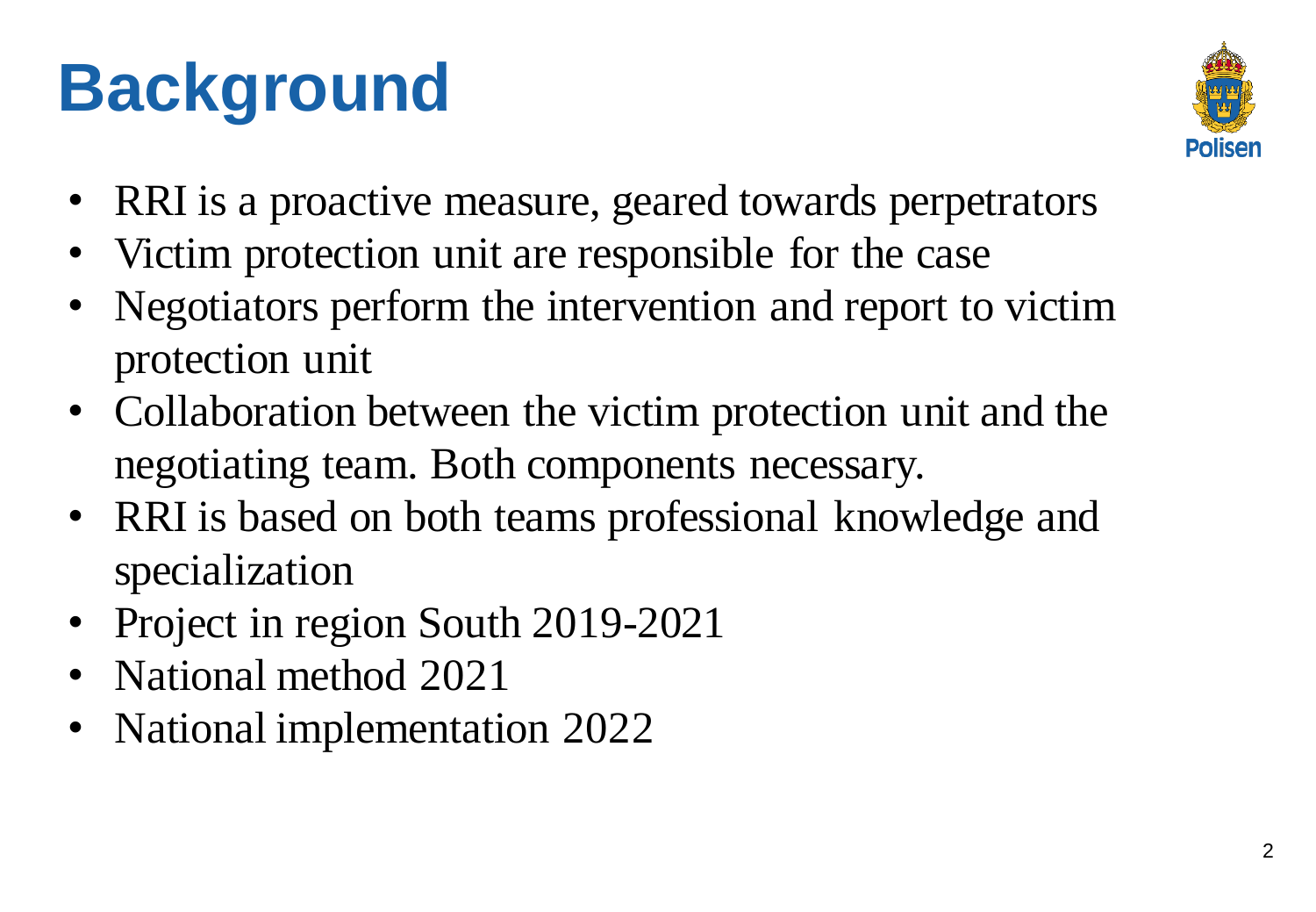### **The method**



- A structured and systematic conversation performed by specialists
- Based on voluntariness and trust.
- To reduce the risk of further crimes. It's not about *not* prosecuting perpetrators for crimes already committed.
- It is about helping the perpetrator break a destructive pattern and find other ways to handle the situation. Communication based on the person's trigger points which can allow the individual to understand that ending the violence is in their best interest. "What's in it for me?"
- *Active listening* is used to build trust and information gathering, which can help maintain an open dialogue. "Talk to me-message".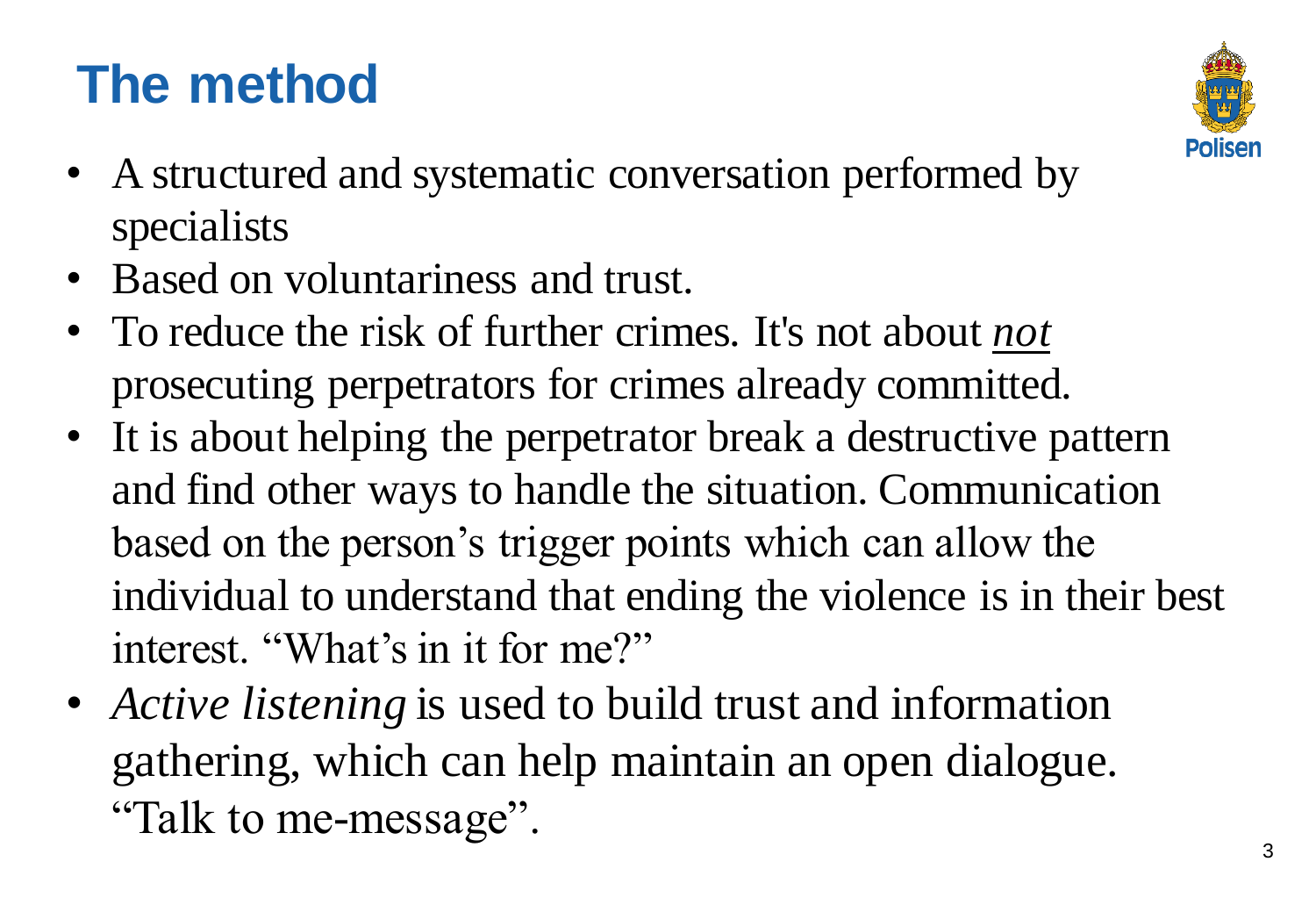

## Types of cases

- Vulnerable victims
- Domestic violence
- Stalking
- Violations of restraining orders
- Victims exposed because of profession *(government staff, social workers, prosecutors, police officers etc)*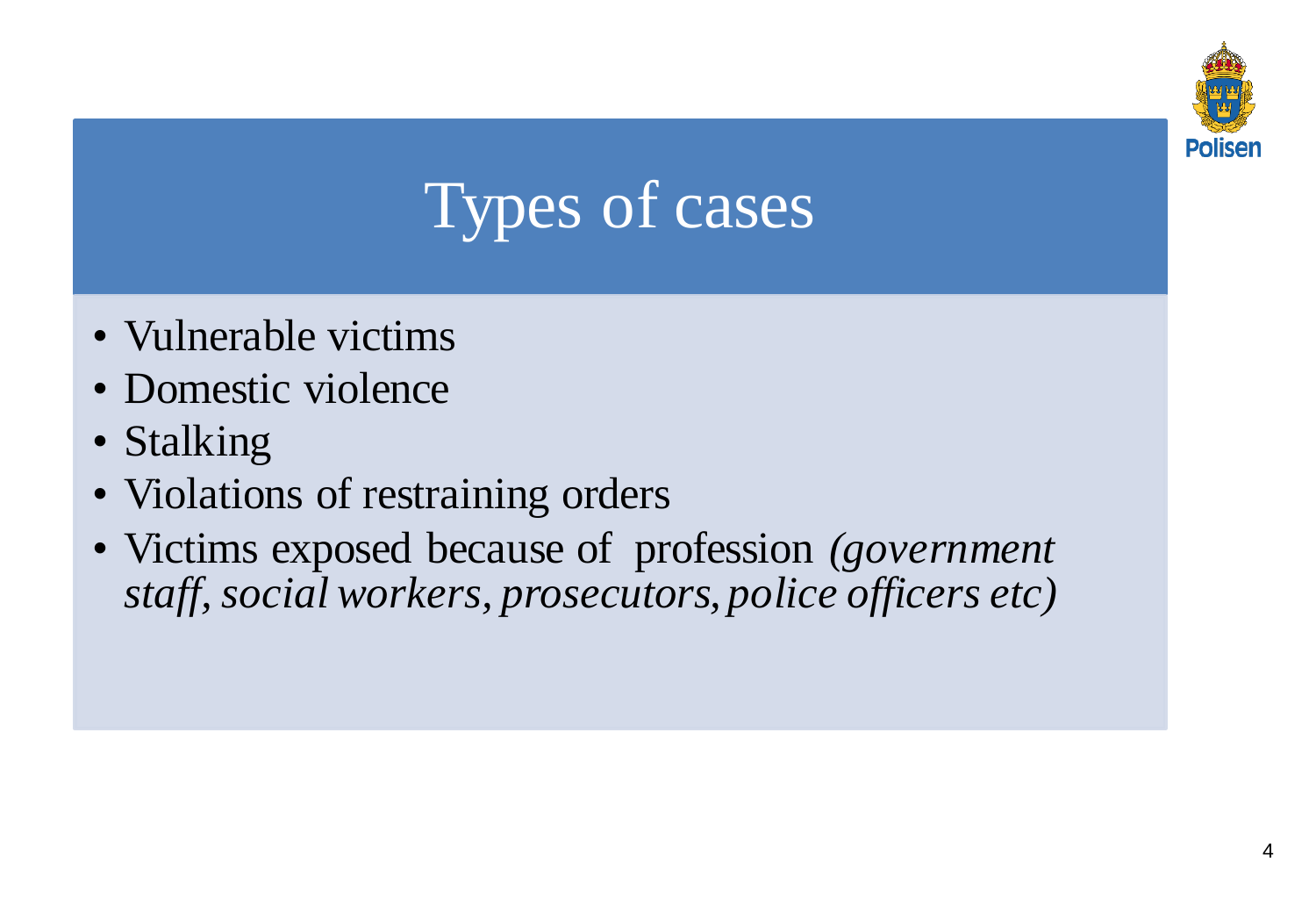

## Benefits

- Positive action for the affected person avoid long-term suffering
- Crime prevention
- Resource savings. Less investigative burden as fewer crimes are committed
- Is in some cases also positive for the perpetrator, especially in cases where the perpetrator felt violated or misunderstood - gets help to deal with the perceived problem in a different way than before. New approaches and strategies.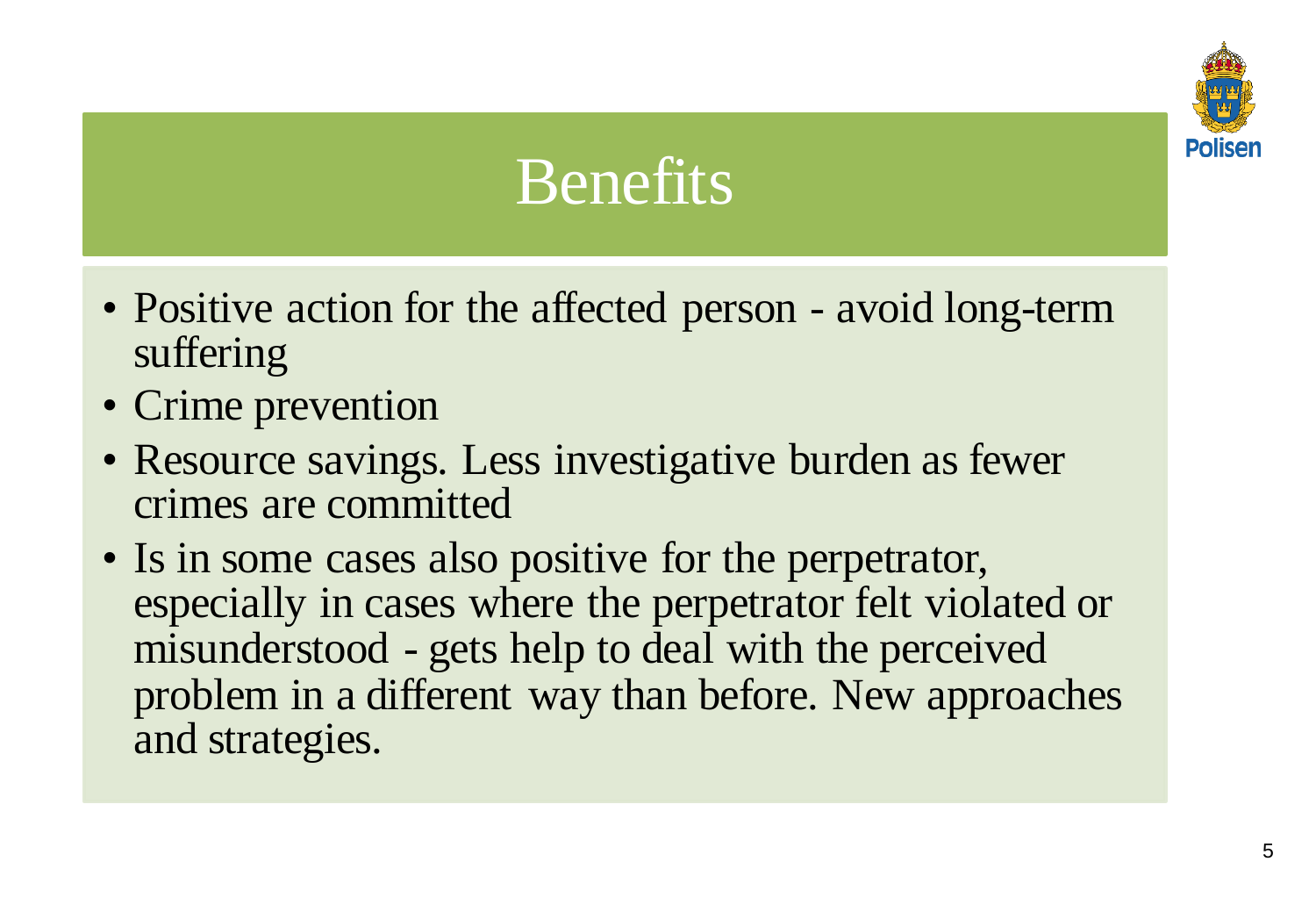

### Risks

- That we are triggering something we had not thought of
- That the victim becomes even more threatened or that someone else is affected. The risk of violence instead increases (especially in domestic violence)
- That the ongoing/upcoming legal process is affected
- Other legal aspects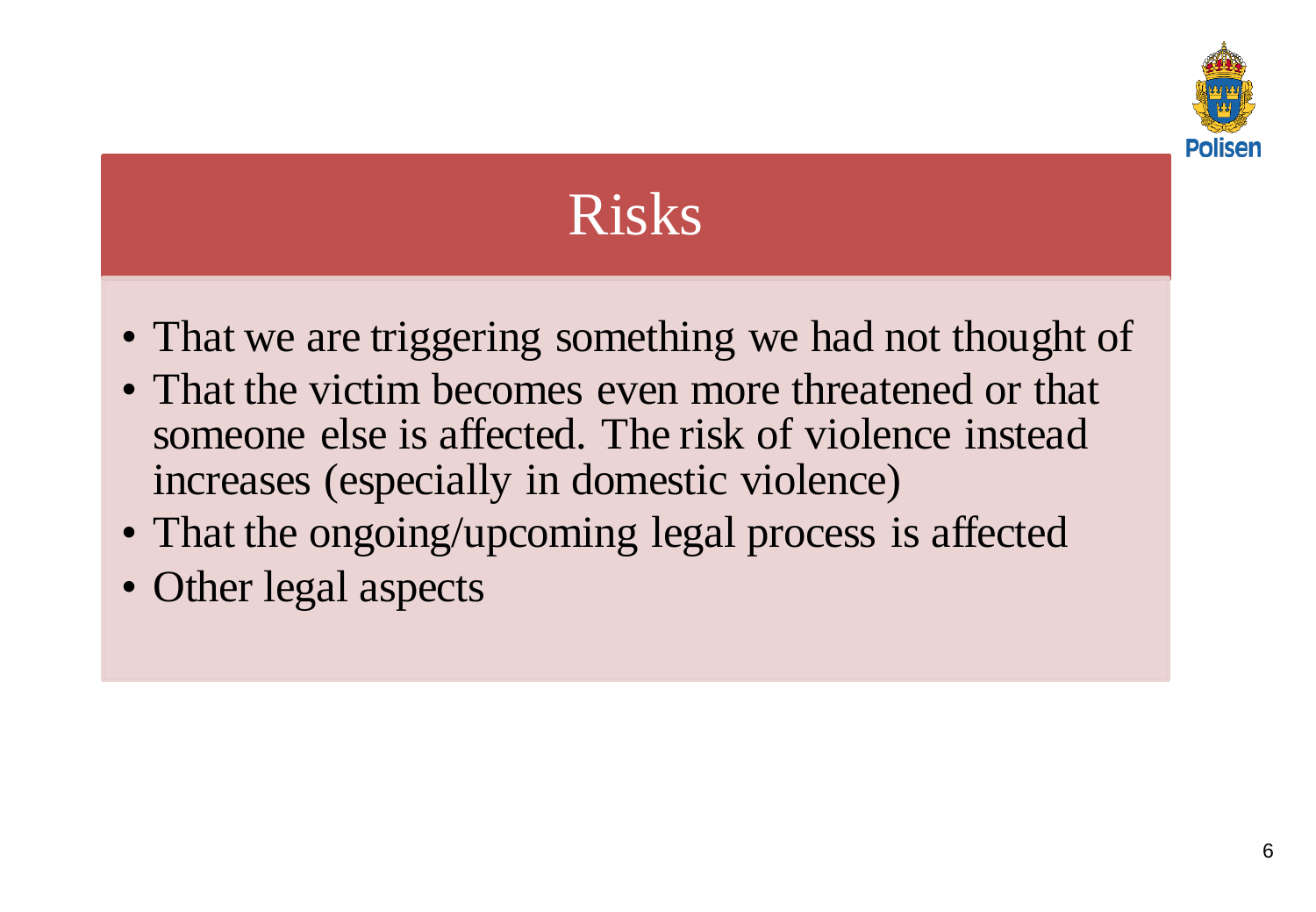### **The relationship to the ongoing crime investigation**



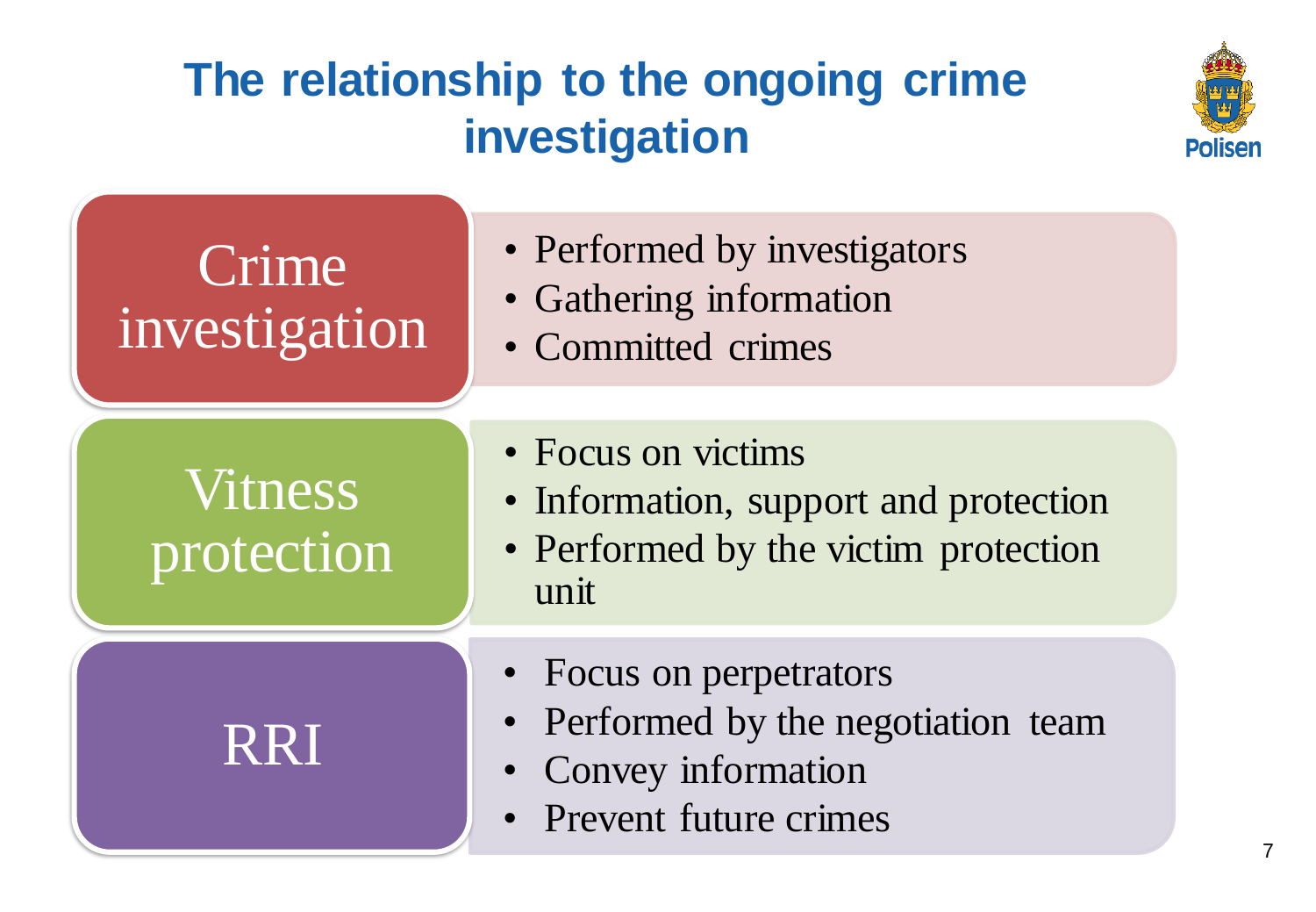

## **Experiences from the Region Syd**

**(Region South) 2019**

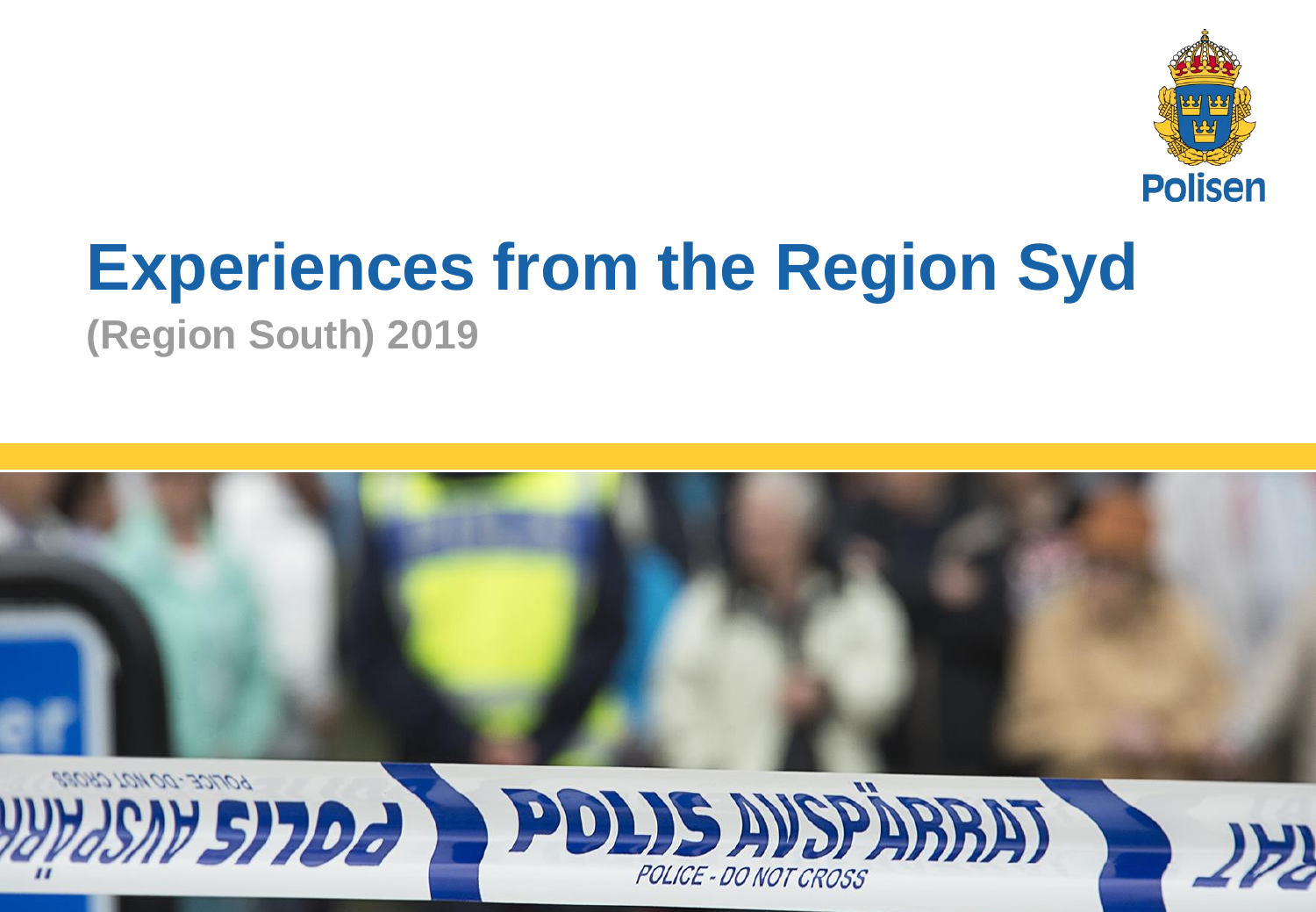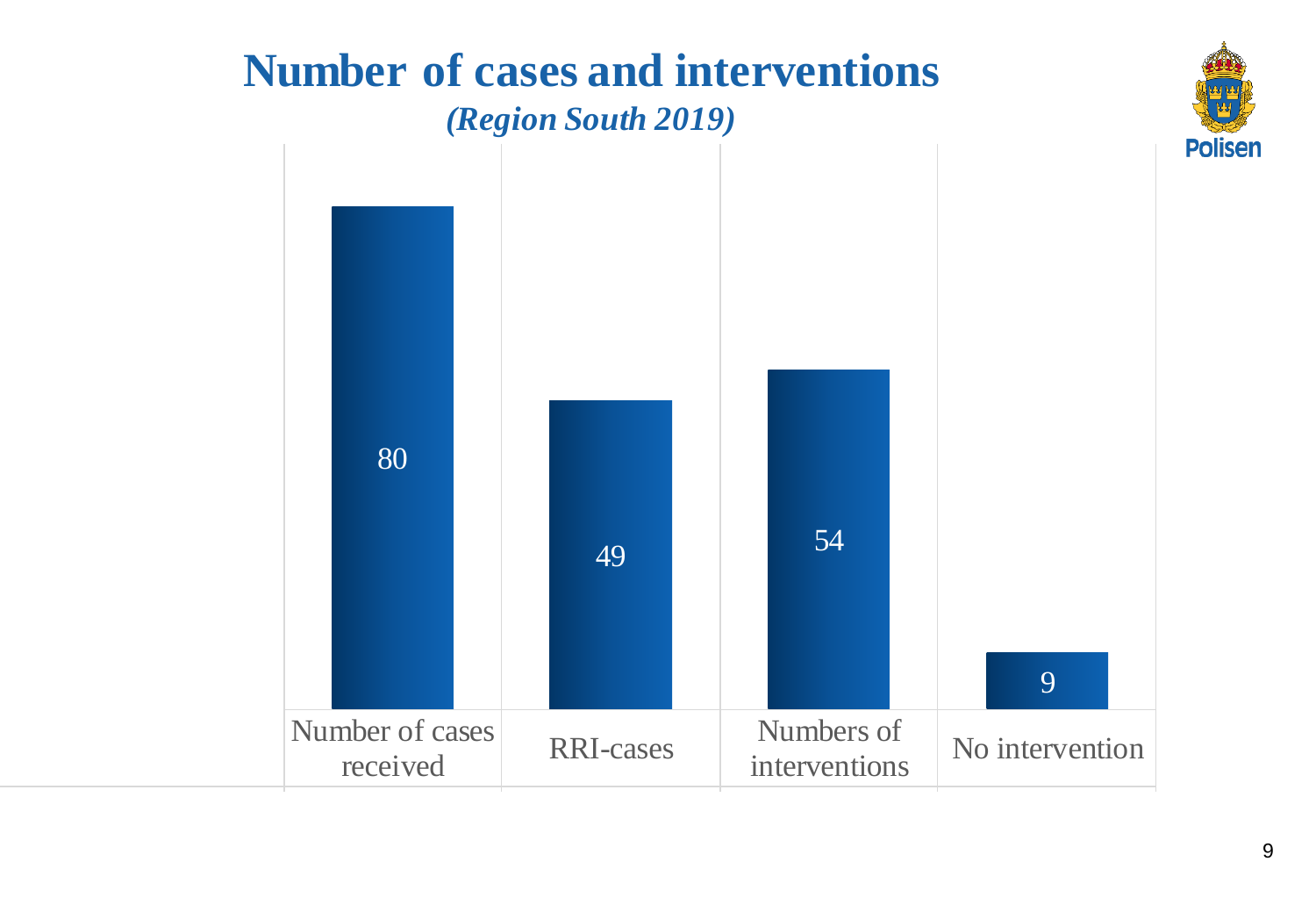#### **Result of the interventions** *(Region South 2019)*



Total: 49 cases



**Polisen**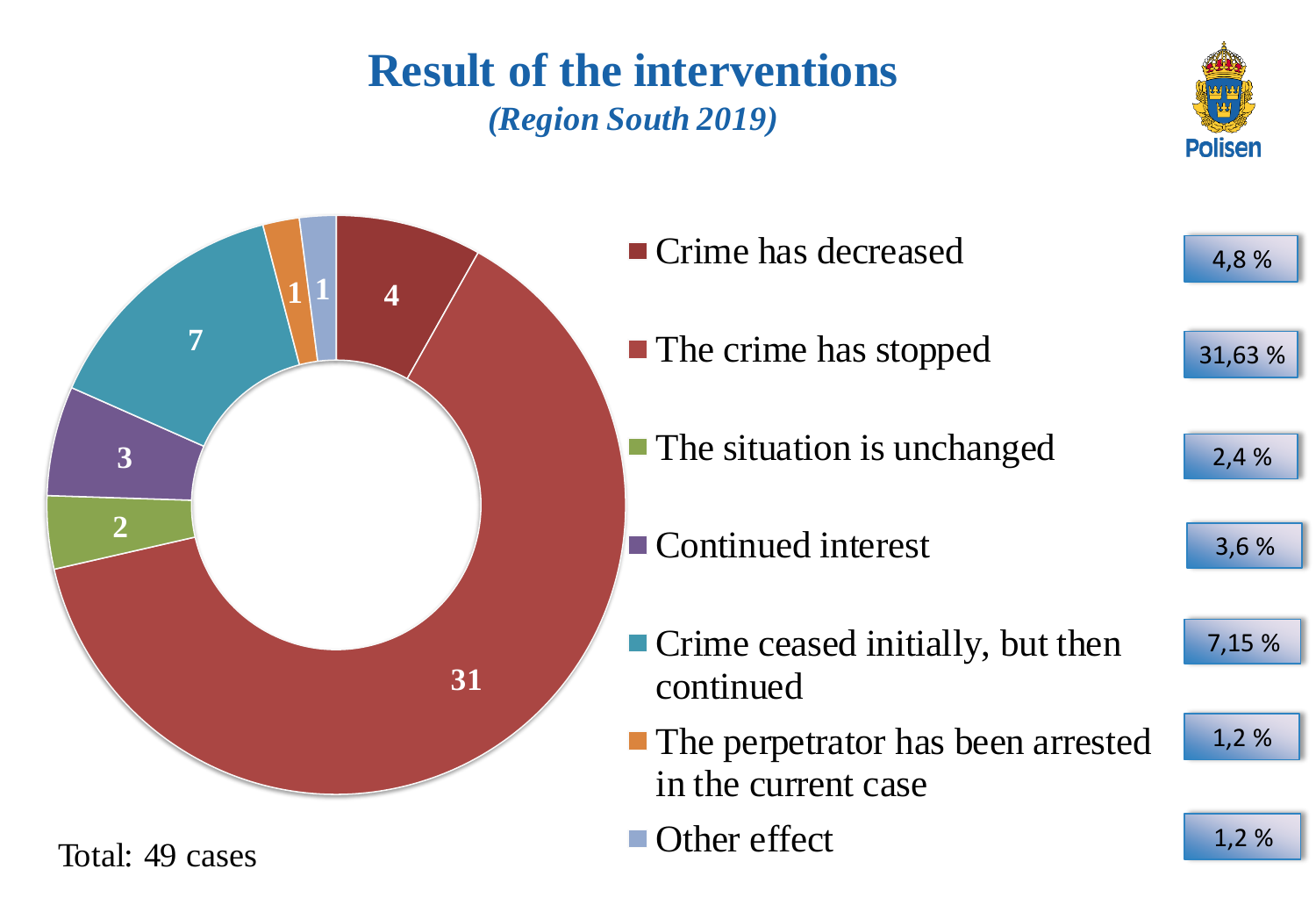### **Relationship between perpetrator and victim** *(Region South 2019)*





| <b>Partner or former partner</b>          | 68 % |
|-------------------------------------------|------|
| • Relative/family                         | 5 %  |
| ■ Friend, acquaintance, known             | 3%   |
| $\blacksquare$ Not known, stranger        | 1%   |
| ■ Victim exposed because of<br>profession | 20 % |
| Other/unknown                             | 3%   |

Total: 49 cases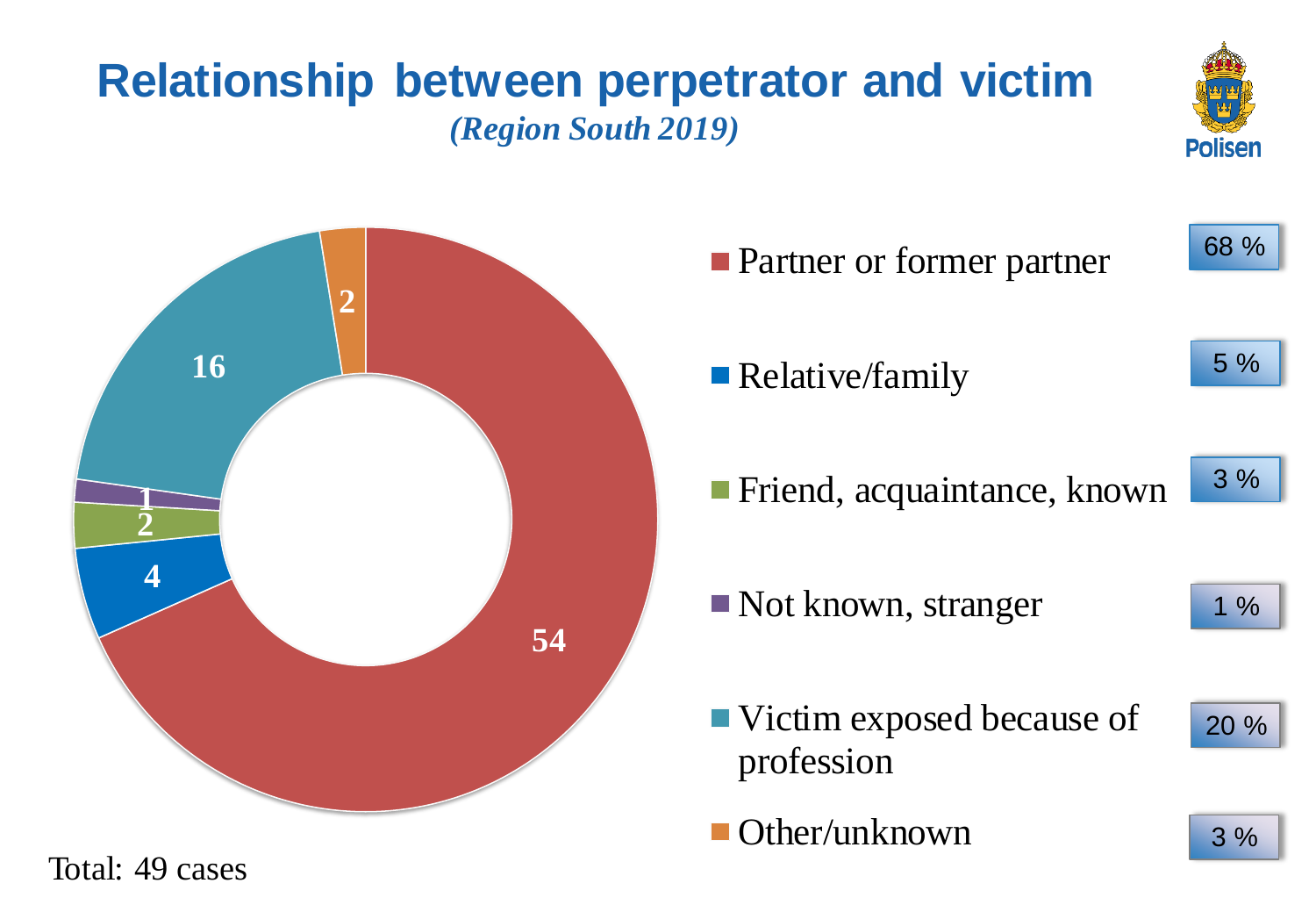#### **Reason for** *not* **doing a intervention** *(Region South 2019)*





**Mental instability** 

- **Risk that the threat increases**
- The perpetrator does not want to participate
- **Insufficient information about the** perpetrator
- **Another reason; ongoing legal process,** language difficulties, too complicated case, too high risk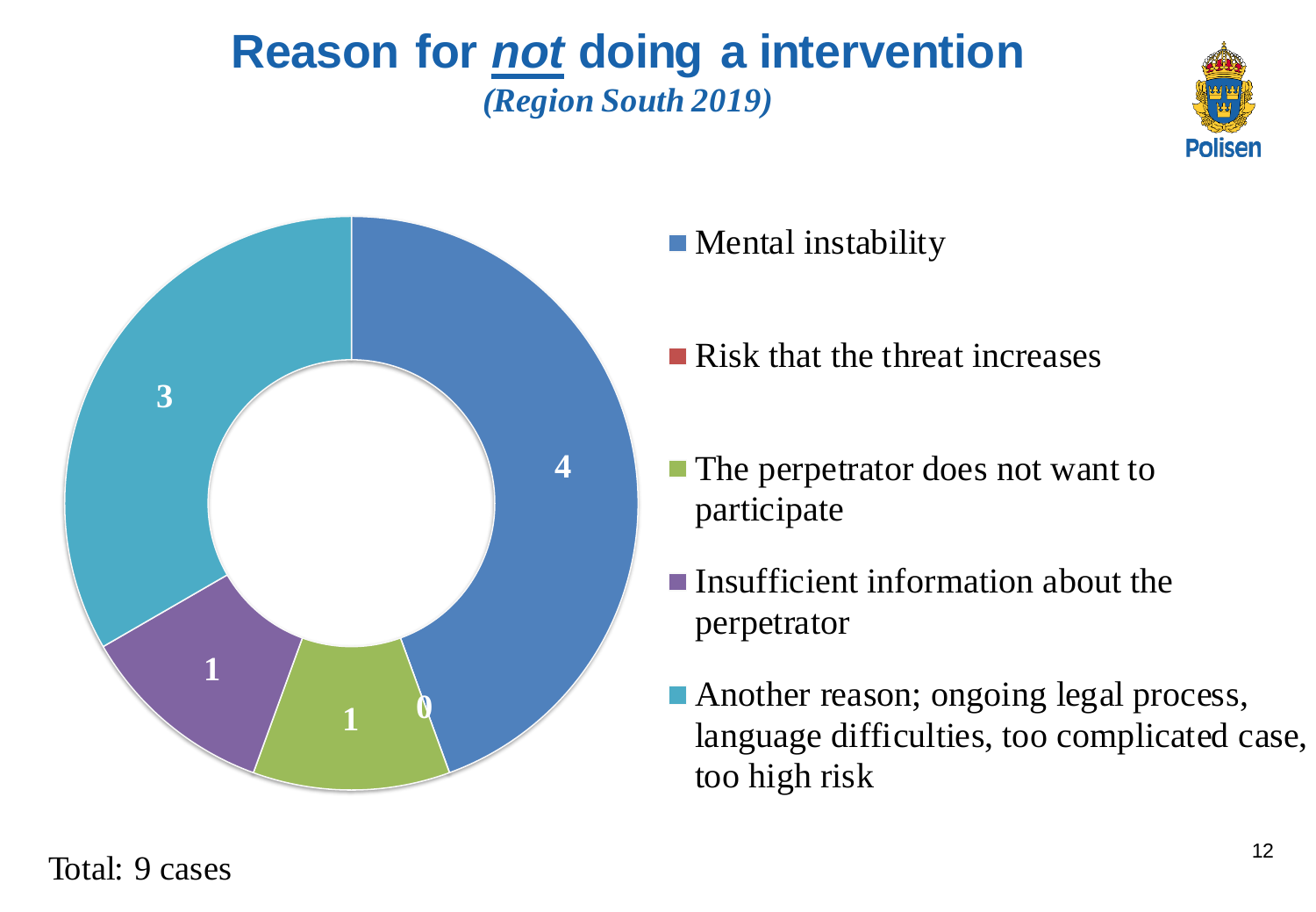#### **Numbers of reported crimes aganinst the victim** *(Region South 2019)*



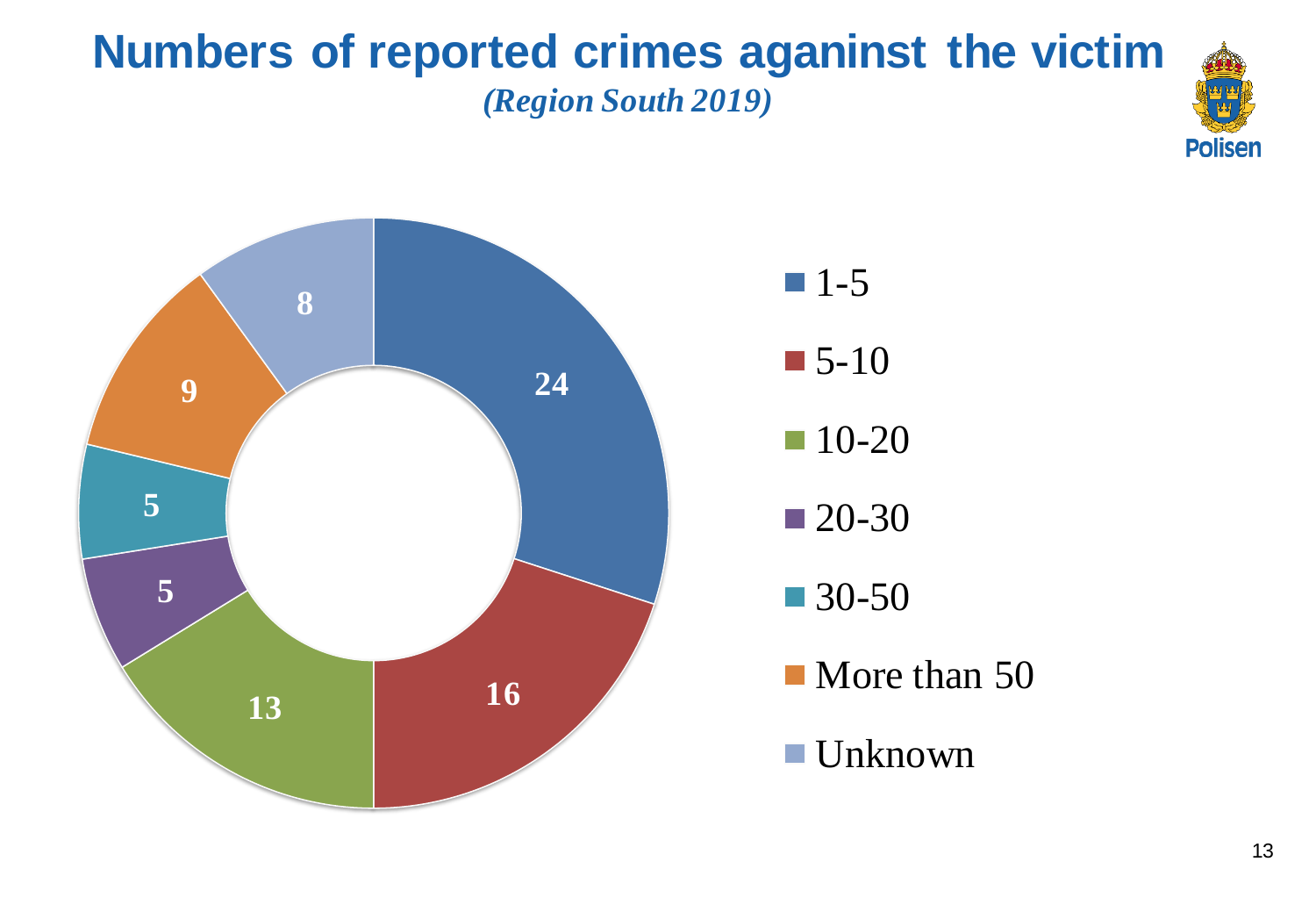### **Type of crimes** *(Region South 2019)*



- Molestation/harrassment/threats
- **Stalking**
- Violation of restrain order
- Abuse and aggravated assault
- Rape and sexual offenses
- **Kidnapping**
- Attempted murder
- **Damage, breach of domiciliary peace,** defamation, threat to a public servant etc
- **Other** m.